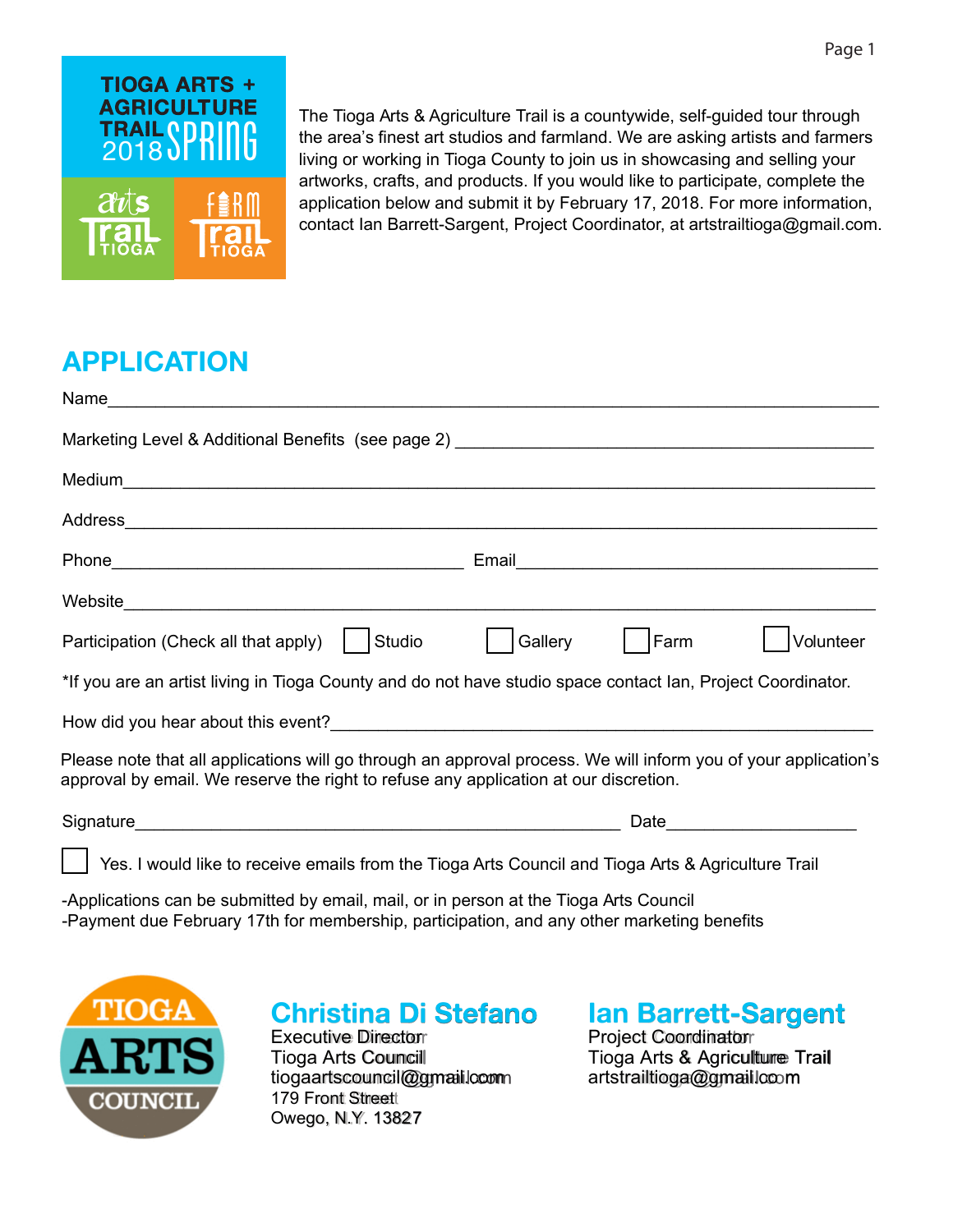

# **STANDARDS FOR PARTICIPATION**

- 1. Space must reside in Tioga County and be ready to accept the public
- 2. Member of Tioga Arts Council + \$25 entry fee See Ian or Christina with questions
- 3. Original work created by artist or farmer only
- 4. Must submit 5 photos of work and/or location that can be used for promotional purposes
- 5. Participant and space is avaiable to the public for the dates and times designated for the trail
- 6. Trail participant must promote trail event though professional network and marketing channels
- 7. Other ways to participate
	- -Snacks or beverage available to trail participants
	- -Complementary item for trail participants
	- -Demonstrations/tours throughout the day Works best if demos/tours are scheduled for a specific time
	- -Live music accompaniment on-site
	- -Complementary tastings of featured products
	- -Free item(s) raffle to attendees
- \*\*\* Must select one or more items from #7, or get approval from Ian or Christina

# **BENEFITS FOR PARTICIPATION**

- 1. Have your studio/business/farm listed on event website and brochure
- 2. Recieve a professional photoshoot of artwork, studio, or location Photo Appointments Feb 1 17
- 3. Gain exposure through comprehensive marketing campaign

4. Participate in a wildly fun event supporting local artists and farmers that will drive traffic to Tioga County and stimulate the local economy

### **TRAIL MARKETING LEVELS**

Bronze + \$25 - Standard benefits for participation and 2 Facebook posts leading up to the event Silver + \$50 - Standard benefits for participation, 2 Facebook posts (1 sponsored) Gold + \$100 - Standard benefits for participation, 2 Facebook posts (2 sponsored), Featured listing on website homepage

## **ADDITIONAL MARKETING BENEFITS [MARCH - JUNE]**

- \$35 Featured cover photo on Facebook page, or website's Arts or Agriculture landing pages
- \$50 Featured photo gallery or video on homepage under Arts or Agriculture sections
- \$75 Featured photo on event website home page

\*\*\* These marketing opportunities are available on a first-come, first-serve basis, and are available for the durration of the campaign which will run from March 1, 2018 - June 30, 2018. The Project Coordinator reserves the right to approve or produce content for these opportunities.

PLEASE NOTE PARTICIPATION LEVEL AND ANY OTHER MARKETING BENEFIT YOU ARE APPLYING FOR ON APPLICATION